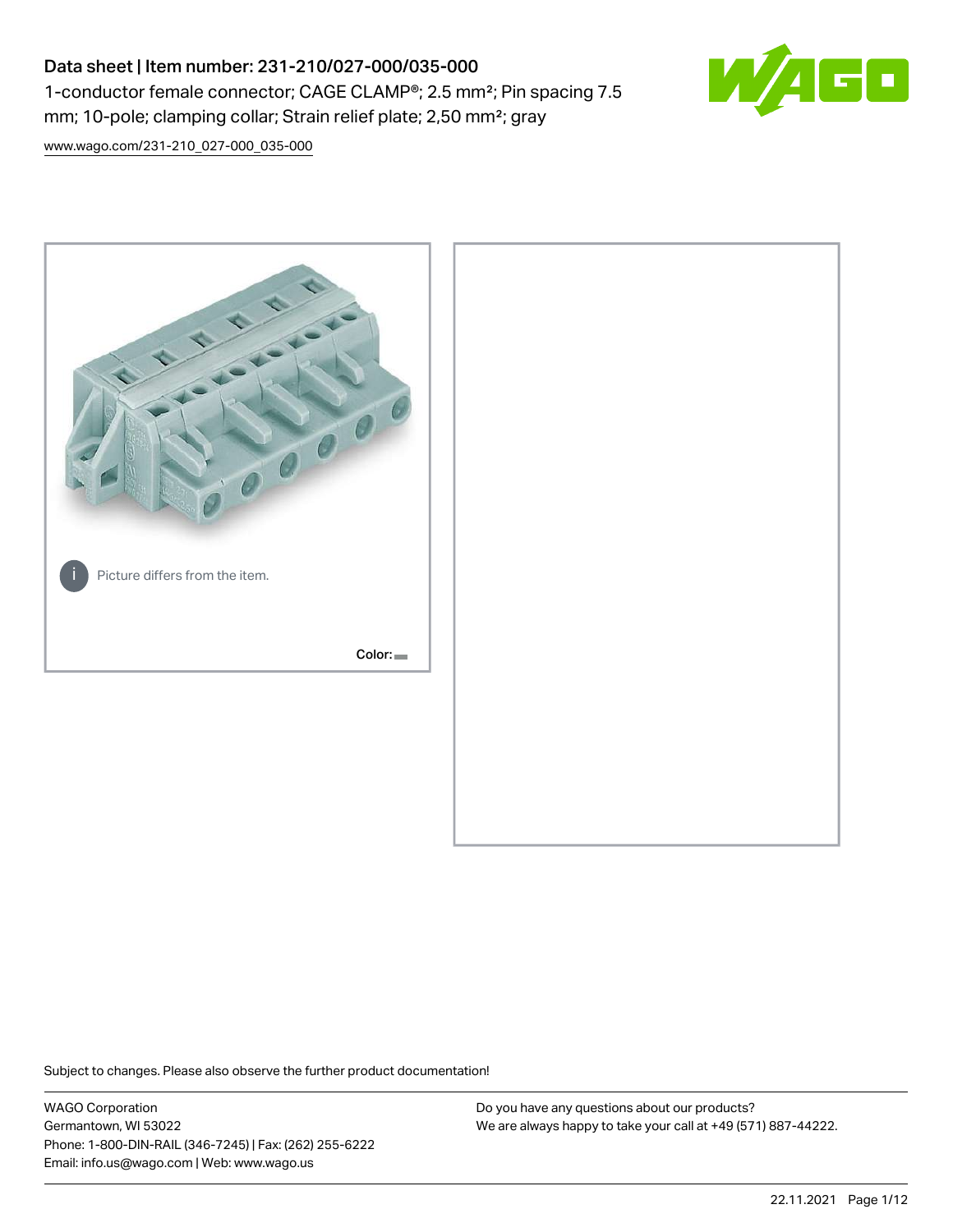



 $L =$  (pole no.  $-1$ ) x pin spacing + 5 mm

 $L_1 = L + 3$  mm

 $L_2 = L + 8.8$  mm

 $L_3 = L + 14.8$  mm

2- to 3-pole female connectors – one latch only

## Item description

■ Universal connection for all conductor types

Subject to changes. Please also observe the further product documentation!

WAGO Corporation Germantown, WI 53022 Phone: 1-800-DIN-RAIL (346-7245) | Fax: (262) 255-6222 Email: info.us@wago.com | Web: www.wago.us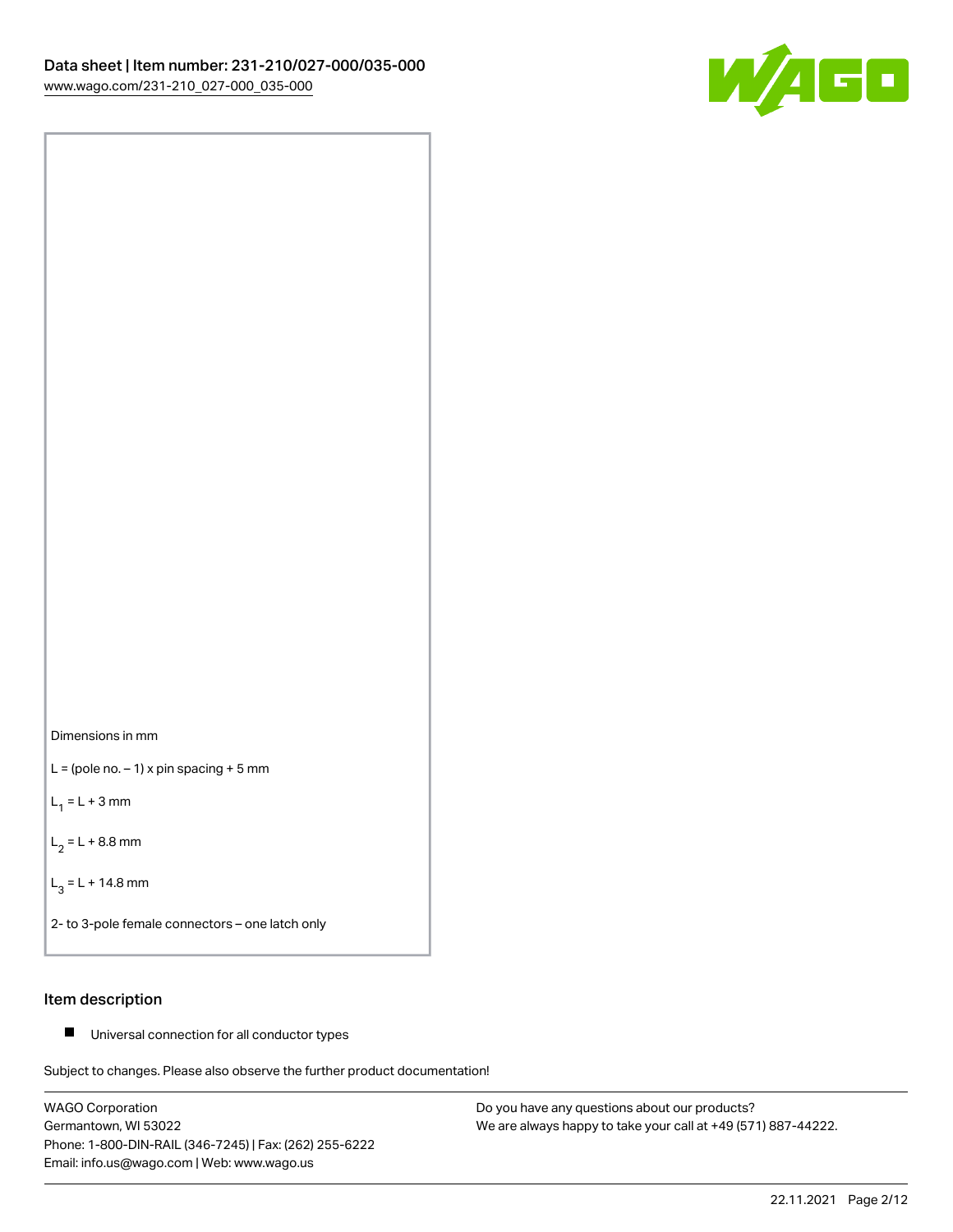

- $\blacksquare$ Easy cable pre-assembly and on-unit wiring via vertical and horizontal CAGE CLAMP<sup>®</sup> actuation
- $\blacksquare$ Integrated test ports
- $\blacksquare$ With coding fingers

# Data

| M.<br>×<br>×<br>۰,<br>۹<br>٠ |
|------------------------------|
|------------------------------|

| Safety information 1 | The MCS-MULTI CONNECTION SYSTEM includes connectors<br>without breaking capacity in accordance with DIN EN 61984. When<br>used as intended, these connectors must not be connected<br>/disconnected when live or under load. The circuit design should<br>ensure header pins, which can be touched, are not live when<br>unmated. |
|----------------------|-----------------------------------------------------------------------------------------------------------------------------------------------------------------------------------------------------------------------------------------------------------------------------------------------------------------------------------|
| Variants:            | Gold-plated or partially gold-plated contact surfaces<br>Other versions (or variants) can be requested from WAGO Sales or<br>configured at https://configurator.wago.com/                                                                                                                                                         |

# Electrical data

### IEC Approvals

| Ratings per                 | IEC/EN 60664-1                                                        |
|-----------------------------|-----------------------------------------------------------------------|
| Rated voltage (III / 3)     | 500 V                                                                 |
| Rated surge voltage (III/3) | 6 <sub>k</sub> V                                                      |
| Rated voltage (III/2)       | 630 V                                                                 |
| Rated surge voltage (III/2) | 6 <sub>k</sub> V                                                      |
| Nominal voltage (II/2)      | 1000V                                                                 |
| Rated surge voltage (II/2)  | 6 <sub>k</sub> V                                                      |
| Rated current               | 16 A                                                                  |
| Legend (ratings)            | $(III / 2)$ $\triangle$ Overvoltage category III / Pollution degree 2 |

## UL Approvals

| Approvals per                  | UL 1059 |
|--------------------------------|---------|
| Rated voltage UL (Use Group B) | 300 V   |
| Rated current UL (Use Group B) | 15 A    |
| Rated voltage UL (Use Group D) | 300 V   |
| Rated current UL (Use Group D) | 10 A    |

Subject to changes. Please also observe the further product documentation!

| <b>WAGO Corporation</b>                                | Do you have any questions about our products?                 |
|--------------------------------------------------------|---------------------------------------------------------------|
| Germantown, WI 53022                                   | We are always happy to take your call at +49 (571) 887-44222. |
| Phone: 1-800-DIN-RAIL (346-7245)   Fax: (262) 255-6222 |                                                               |
| Email: info.us@wago.com   Web: www.wago.us             |                                                               |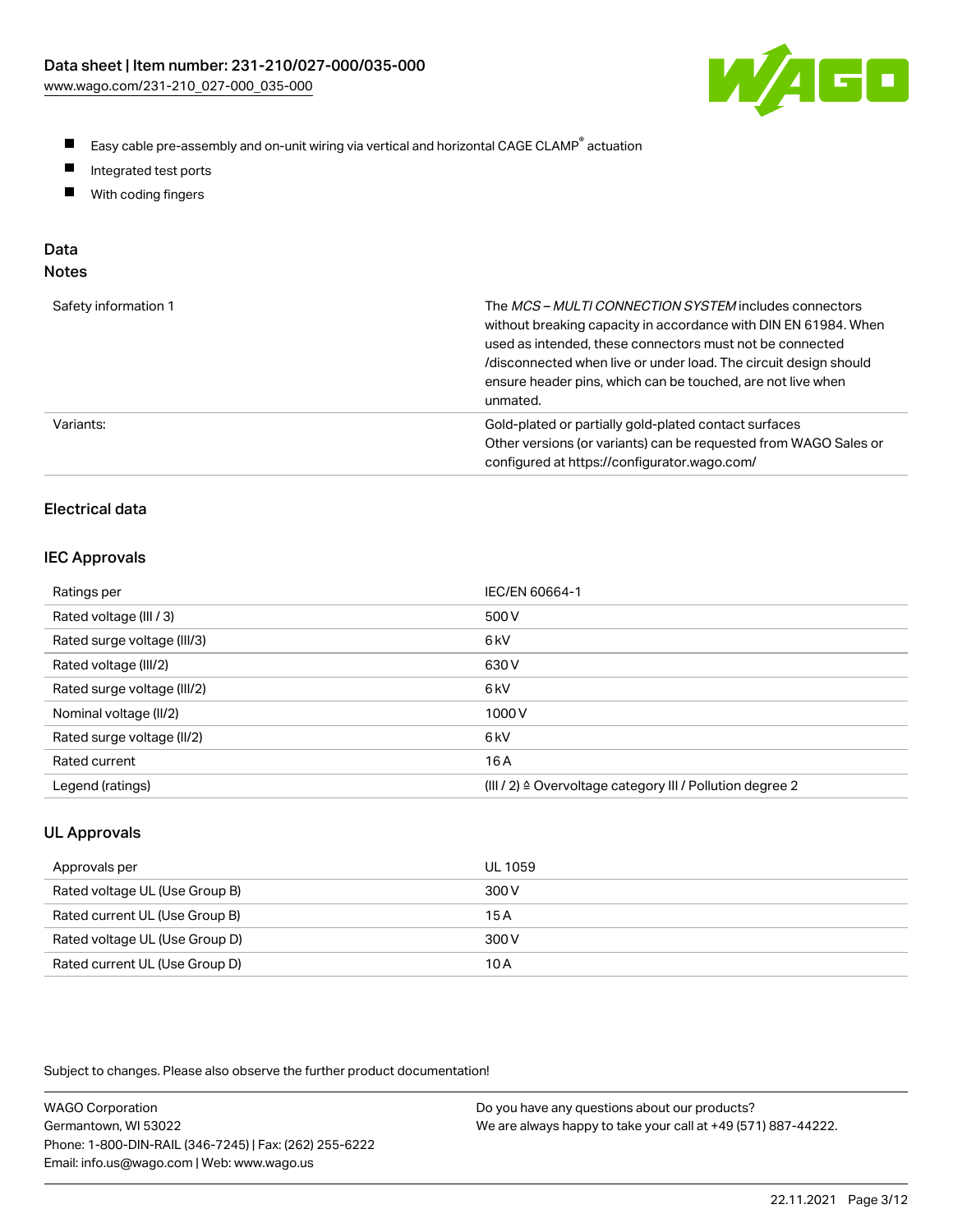

## Ratings per UL

| Rated voltage UL 1977 | 600 V           |
|-----------------------|-----------------|
| Rated current UL 1977 | 15 <sub>A</sub> |

## CSA Approvals

| Approvals per                   | CSA   |
|---------------------------------|-------|
| Rated voltage CSA (Use Group B) | 300 V |
| Rated current CSA (Use Group B) | 15A   |
| Rated voltage CSA (Use Group D) | 300 V |
| Rated current CSA (Use Group D) | 10 A  |

## Connection data

| Total number of potentials |  |
|----------------------------|--|
| Number of connection types |  |
| Number of levels           |  |

## Connection 1

| Operating tool<br>Actuation type<br>$0.082.5$ mm <sup>2</sup> / 28  12 AWG<br>Solid conductor<br>Fine-stranded conductor<br>$0.082.5$ mm <sup>2</sup> / 28  12 AWG<br>Fine-stranded conductor; with insulated ferrule<br>$0.251.5$ mm <sup>2</sup><br>$0.252.5$ mm <sup>2</sup><br>Fine-stranded conductor; with uninsulated ferrule<br>$89$ mm $/$ 0.31  0.35 inch<br>Strip length<br>Number of poles<br>10<br>0°<br>Conductor entry direction to mating direction | Connection technology | CAGE CLAMP® |
|---------------------------------------------------------------------------------------------------------------------------------------------------------------------------------------------------------------------------------------------------------------------------------------------------------------------------------------------------------------------------------------------------------------------------------------------------------------------|-----------------------|-------------|
|                                                                                                                                                                                                                                                                                                                                                                                                                                                                     |                       |             |
|                                                                                                                                                                                                                                                                                                                                                                                                                                                                     |                       |             |
|                                                                                                                                                                                                                                                                                                                                                                                                                                                                     |                       |             |
|                                                                                                                                                                                                                                                                                                                                                                                                                                                                     |                       |             |
|                                                                                                                                                                                                                                                                                                                                                                                                                                                                     |                       |             |
|                                                                                                                                                                                                                                                                                                                                                                                                                                                                     |                       |             |
|                                                                                                                                                                                                                                                                                                                                                                                                                                                                     |                       |             |
|                                                                                                                                                                                                                                                                                                                                                                                                                                                                     |                       |             |

## Physical data

| Pin spacing | 7.5 mm / 0.295 inch   |
|-------------|-----------------------|
| Width       | 87.3 mm / 3.437 inch  |
| Height      | 14.3 mm / 0.563 inch  |
| Depth       | 61.45 mm / 2.419 inch |

Subject to changes. Please also observe the further product documentation!

| <b>WAGO Corporation</b>                                | Do you have any questions about our products?                 |
|--------------------------------------------------------|---------------------------------------------------------------|
| Germantown, WI 53022                                   | We are always happy to take your call at +49 (571) 887-44222. |
| Phone: 1-800-DIN-RAIL (346-7245)   Fax: (262) 255-6222 |                                                               |
| Email: info.us@wago.com   Web: www.wago.us             |                                                               |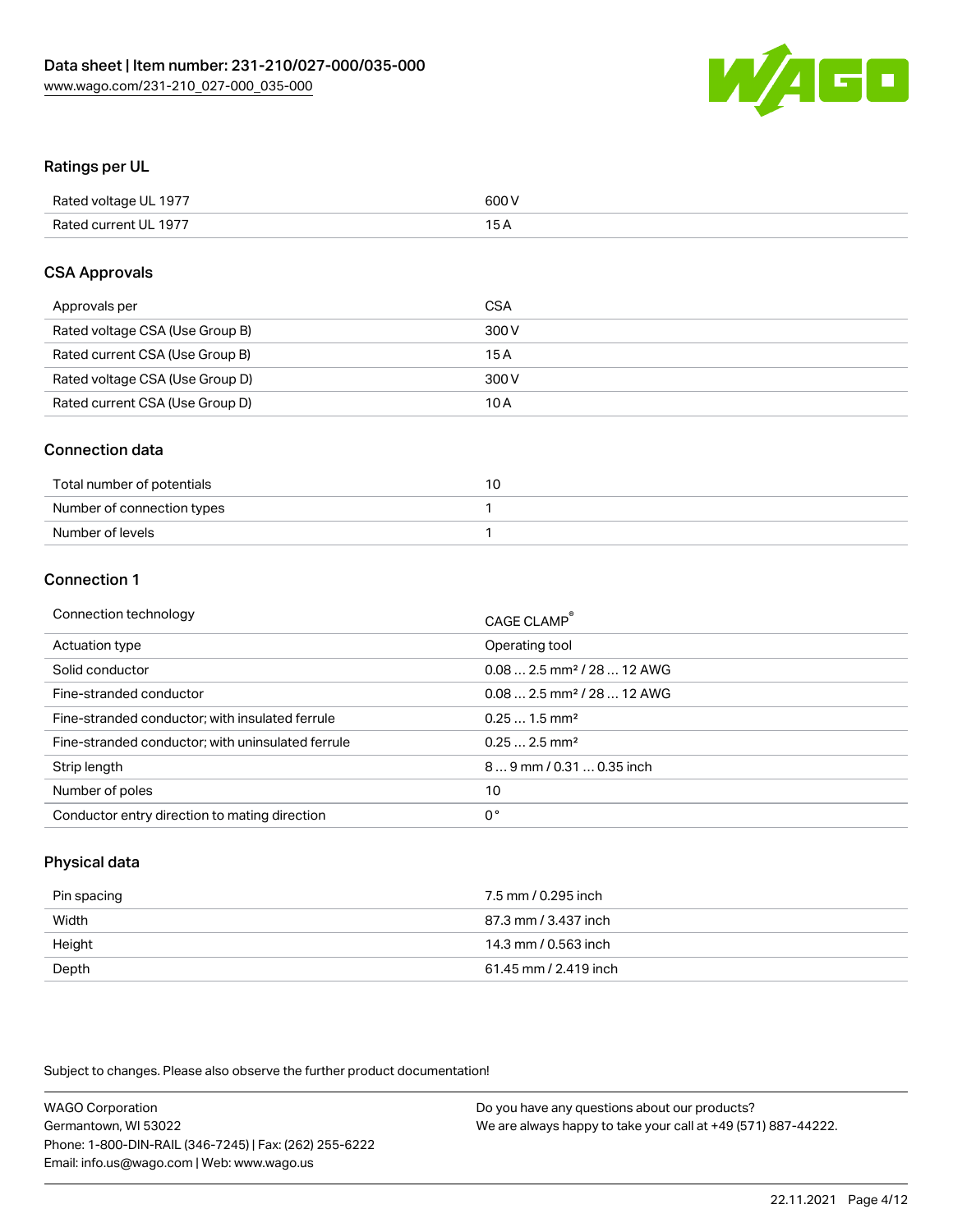

### Mechanical data

| Mounting type           | Mounting flange       |
|-------------------------|-----------------------|
| Mounting type           | Feed-through mounting |
|                         | Panel mounting        |
| with reinforcing strips |                       |

#### Plug-in connection

| Contact type (pluggable connector) | Female connector/socket |
|------------------------------------|-------------------------|
| Connector (connection type)        | for conductor           |
| Mismating protection               | No.                     |
| Locking of plug-in connection      | Without                 |

#### Material data

| Color                       | gray                              |
|-----------------------------|-----------------------------------|
| Material group              |                                   |
| Insulation material         | Polyamide (PA66)                  |
| Flammability class per UL94 | V <sub>0</sub>                    |
| Clamping spring material    | Chrome nickel spring steel (CrNi) |
| Contact material            | Copper alloy                      |
| Contact plating             | tin-plated                        |
| Fire load                   | 0.456 MJ                          |
| Weight                      | 24g                               |

## Environmental requirements

| Limit temperature range | . +85 ° <sup>∩</sup><br>-60 |
|-------------------------|-----------------------------|
|-------------------------|-----------------------------|

#### Commercial data

| Product Group         | 3 (Multi Conn. System) |
|-----------------------|------------------------|
| PU (SPU)              | 25 Stück               |
| Packaging type        | box                    |
| Country of origin     | <b>DE</b>              |
| <b>GTIN</b>           | 4044918965491          |
| Customs tariff number | 85366990990            |

Subject to changes. Please also observe the further product documentation!

| <b>WAGO Corporation</b>                                | Do you have any questions about our products?                 |
|--------------------------------------------------------|---------------------------------------------------------------|
| Germantown, WI 53022                                   | We are always happy to take your call at +49 (571) 887-44222. |
| Phone: 1-800-DIN-RAIL (346-7245)   Fax: (262) 255-6222 |                                                               |
| Email: info.us@wago.com   Web: www.wago.us             |                                                               |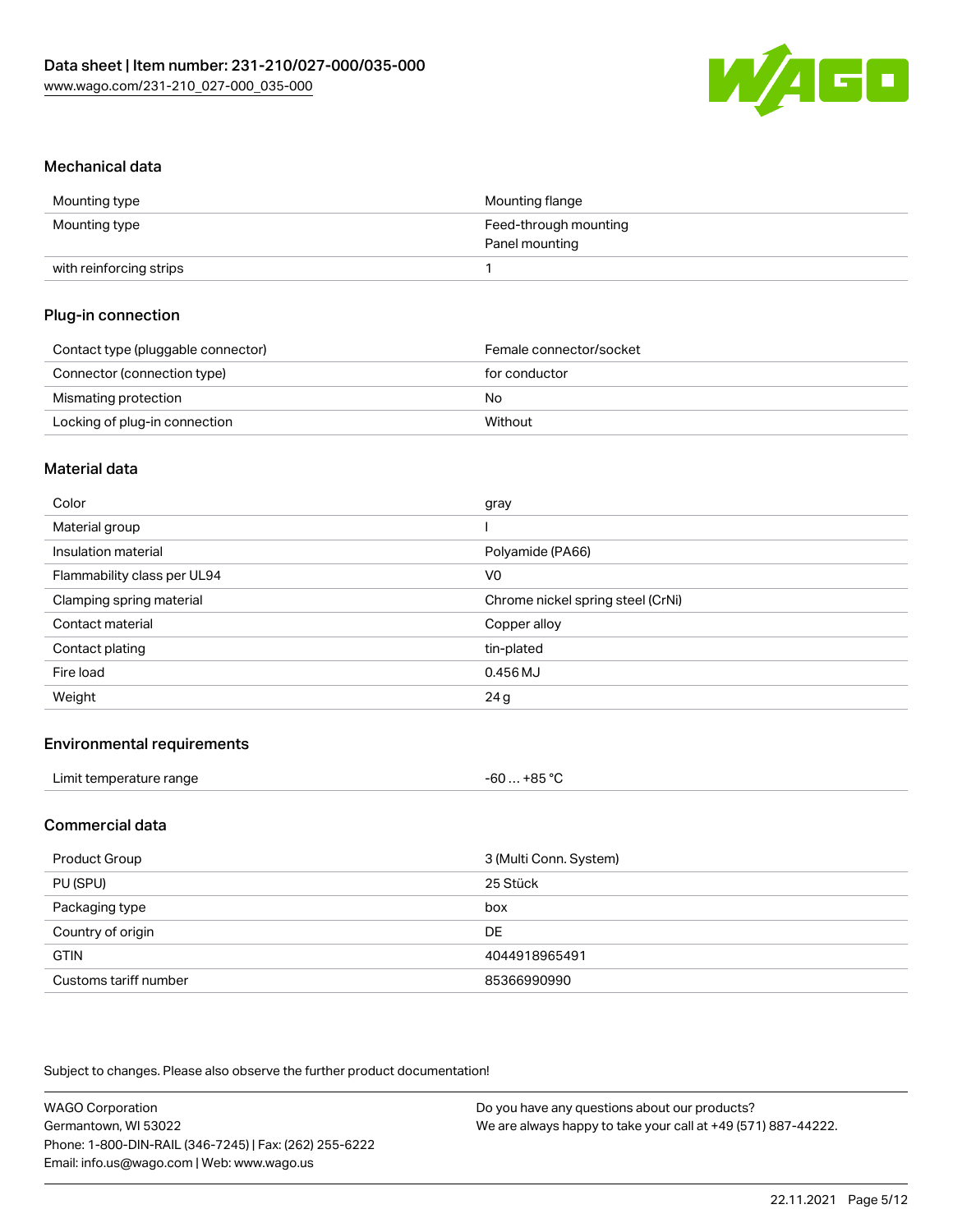

## Approvals / Certificates

#### Country specific Approvals

| Logo             | Approval                               | <b>Additional Approval Text</b> | Certificate<br>name |
|------------------|----------------------------------------|---------------------------------|---------------------|
| <b>R</b><br>سمعد | <b>CSA</b><br>DEKRA Certification B.V. | C <sub>22.2</sub>               | 1466354             |

#### Ship Approvals

| Logo | Approval                                  | <b>Additional Approval Text</b> | Certificate<br>name             |
|------|-------------------------------------------|---------------------------------|---------------------------------|
|      | <b>ABS</b><br>American Bureau of Shipping | $\overline{\phantom{0}}$        | 19-<br>HG1869876-<br><b>PDA</b> |

#### UL-Approvals

|                |                                |                          | Certificate |
|----------------|--------------------------------|--------------------------|-------------|
| Logo           | Approval                       | Additional Approval Text | name        |
|                | UR                             | <b>UL 1977</b>           | E45171      |
| $\blacksquare$ | Underwriters Laboratories Inc. |                          |             |

#### Counterpart

 $\sim$ 

 $\overline{a}$ 

# Item no.731-610

1-conductor male connector; CAGE CLAMP®; 2.5 mm²; Pin spacing 7.5 mm; 10-pole; 2,50 mm²; gray [www.wago.com/731-610](https://www.wago.com/731-610)

|              | Item no.231-240/001-000<br>Male header; 10-pole; THT; 1.0 x 1.0 mm solder pin; straight; pin spacing 7.5 mm; gray | www.wago.com/231-240/001-<br>000 |
|--------------|-------------------------------------------------------------------------------------------------------------------|----------------------------------|
| <b>BARRY</b> | Item no.231-840/001-000<br>THT male header; 1.0 x 1.0 mm solder pin; angled; Pin spacing 7.5 mm; 10-pole; gray    | www.wago.com/231-840/001-<br>000 |

## Optional accessories

Marking accessories

Marking strip

Subject to changes. Please also observe the further product documentation!

WAGO Corporation Germantown, WI 53022 Phone: 1-800-DIN-RAIL (346-7245) | Fax: (262) 255-6222 Email: info.us@wago.com | Web: www.wago.us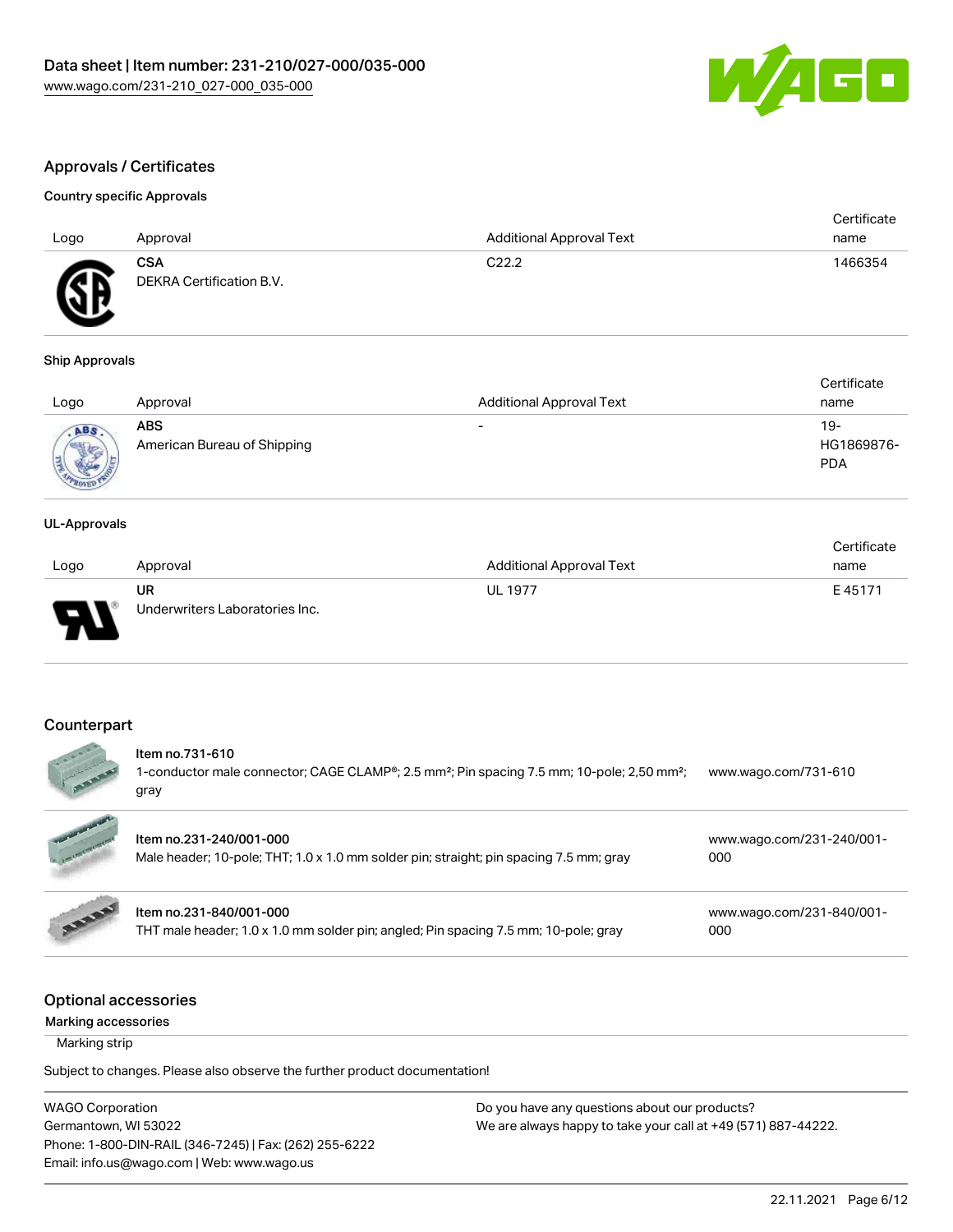Phone: 1-800-DIN-RAIL (346-7245) | Fax: (262) 255-6222

Email: info.us@wago.com | Web: www.wago.us



|                         | Item no.: 210-331/750-202                                                                                         | www.wago.com/210-331             |
|-------------------------|-------------------------------------------------------------------------------------------------------------------|----------------------------------|
|                         | Marking strips; as a DIN A4 sheet; MARKED; 1-16 (100x); Height of marker strip: 2.3 mm/0.091 in; Strip            | /750-202                         |
|                         | length 182 mm; Horizontal marking; Self-adhesive; white                                                           |                                  |
|                         | Item no.: 210-332/750-020                                                                                         |                                  |
|                         | Marking strips; as a DIN A4 sheet; MARKED; 1-20 (80x); Height of marker strip: 3 mm; Strip length 182             | www.wago.com/210-332<br>/750-020 |
|                         | mm; Horizontal marking; Self-adhesive; white                                                                      |                                  |
| Strain relief           |                                                                                                                   |                                  |
| Strain relief housing   |                                                                                                                   |                                  |
|                         | Item no.: 232-670                                                                                                 |                                  |
|                         | Strain relief housing; gray                                                                                       | www.wago.com/232-670             |
|                         |                                                                                                                   |                                  |
| Cover                   |                                                                                                                   |                                  |
| Cover                   |                                                                                                                   |                                  |
|                         | Item no.: 231-668                                                                                                 | www.wago.com/231-668             |
|                         | Lockout caps; for covering unused clamping units; gray                                                            |                                  |
| <b>Ferrules</b>         |                                                                                                                   |                                  |
| Ferrule                 |                                                                                                                   |                                  |
|                         | Item no.: 216-101                                                                                                 |                                  |
|                         | Ferrule; Sleeve for 0.5 mm <sup>2</sup> / AWG 22; uninsulated; electro-tin plated; silver-colored                 | www.wago.com/216-101             |
|                         |                                                                                                                   |                                  |
|                         | Item no.: 216-104                                                                                                 | www.wago.com/216-104             |
|                         | Ferrule; Sleeve for 1.5 mm <sup>2</sup> / AWG 16; uninsulated; electro-tin plated; silver-colored                 |                                  |
|                         | Item no.: 216-106                                                                                                 |                                  |
|                         | Ferrule; Sleeve for 2.5 mm <sup>2</sup> / AWG 14; uninsulated; electro-tin plated; silver-colored                 | www.wago.com/216-106             |
|                         | Item no.: 216-102                                                                                                 |                                  |
|                         | Ferrule; Sleeve for 0.75 mm <sup>2</sup> / AWG 20; uninsulated; electro-tin plated; silver-colored                | www.wago.com/216-102             |
|                         |                                                                                                                   |                                  |
|                         | Item no.: 216-103                                                                                                 | www.wago.com/216-103             |
|                         | Ferrule; Sleeve for 1 mm <sup>2</sup> / AWG 18; uninsulated; electro-tin plated                                   |                                  |
|                         | Item no.: 216-123                                                                                                 |                                  |
|                         | Ferrule; Sleeve for 1 mm <sup>2</sup> / AWG 18; uninsulated; electro-tin plated; silver-colored                   | www.wago.com/216-123             |
|                         |                                                                                                                   |                                  |
|                         | Item no.: 216-122                                                                                                 | www.wago.com/216-122             |
|                         | Ferrule; Sleeve for 0.75 mm <sup>2</sup> / AWG 20; uninsulated; electro-tin plated; silver-colored                |                                  |
|                         | Item no.: 216-124                                                                                                 |                                  |
|                         | Ferrule; Sleeve for 1.5 mm <sup>2</sup> / AWG 16; uninsulated; electro-tin plated                                 | www.wago.com/216-124             |
|                         | Item no.: 216-142                                                                                                 |                                  |
|                         | Ferrule; Sleeve for 0.75 mm <sup>2</sup> / 18 AWG; uninsulated; electro-tin plated; electrolytic copper; gastight | www.wago.com/216-142             |
|                         | crimped; acc. to DIN 46228, Part 1/08.92                                                                          |                                  |
|                         | Item no.: 216-132                                                                                                 |                                  |
|                         | Ferrule; Sleeve for 0.34 mm <sup>2</sup> / AWG 24; uninsulated; electro-tin plated                                | www.wago.com/216-132             |
|                         |                                                                                                                   |                                  |
|                         | Item no.: 216-121                                                                                                 | www.wago.com/216-121             |
|                         |                                                                                                                   |                                  |
|                         | Subject to changes. Please also observe the further product documentation!                                        |                                  |
| <b>WAGO Corporation</b> | Do you have any questions about our products?                                                                     |                                  |
| Germantown, WI 53022    | We are always happy to take your call at +49 (571) 887-44222.                                                     |                                  |
|                         |                                                                                                                   |                                  |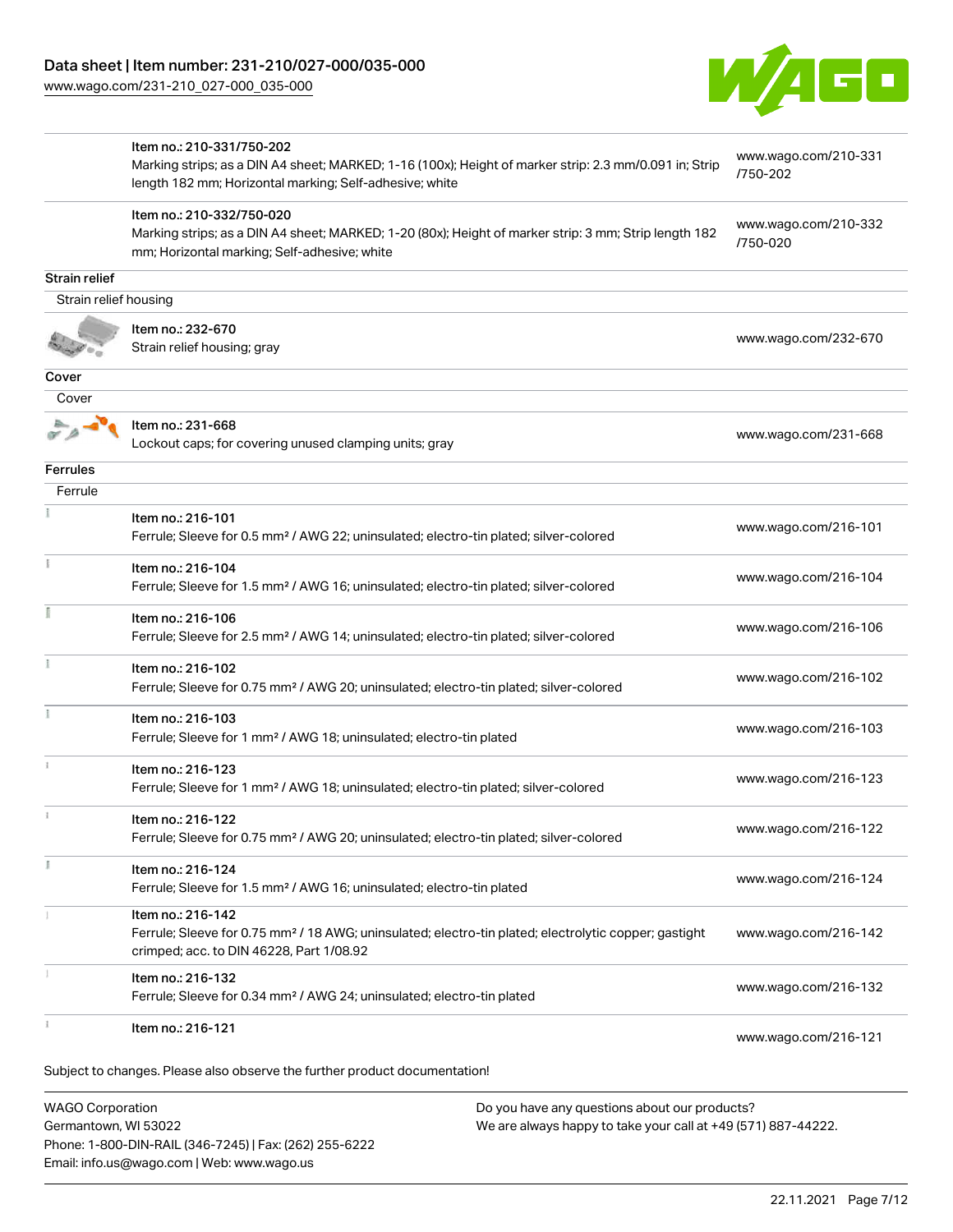## Data sheet | Item number: 231-210/027-000/035-000

Phone: 1-800-DIN-RAIL (346-7245) | Fax: (262) 255-6222

Email: info.us@wago.com | Web: www.wago.us

[www.wago.com/231-210\\_027-000\\_035-000](http://www.wago.com/231-210_027-000_035-000)



|                                                 | Ferrule; Sleeve for 0.5 mm <sup>2</sup> / AWG 22; uninsulated; electro-tin plated; silver-colored                                                                                                       |                                                                                                                |                      |
|-------------------------------------------------|---------------------------------------------------------------------------------------------------------------------------------------------------------------------------------------------------------|----------------------------------------------------------------------------------------------------------------|----------------------|
|                                                 | Item no.: 216-143<br>Ferrule; Sleeve for 1 mm <sup>2</sup> / AWG 18; uninsulated; electro-tin plated; electrolytic copper; gastight<br>crimped; acc. to DIN 46228, Part 1/08.92                         |                                                                                                                | www.wago.com/216-143 |
|                                                 | Item no.: 216-131<br>Ferrule; Sleeve for 0.25 mm <sup>2</sup> / AWG 24; uninsulated; electro-tin plated; silver-colored                                                                                 |                                                                                                                | www.wago.com/216-131 |
|                                                 | Item no.: 216-141<br>Ferrule; Sleeve for 0.5 mm <sup>2</sup> / 20 AWG; uninsulated; electro-tin plated; electrolytic copper; gastight<br>crimped; acc. to DIN 46228, Part 1/08.92                       |                                                                                                                | www.wago.com/216-141 |
|                                                 | Item no.: 216-152<br>Ferrule; Sleeve for 0.34 mm <sup>2</sup> / AWG 24; uninsulated; electro-tin plated                                                                                                 |                                                                                                                | www.wago.com/216-152 |
|                                                 | Item no.: 216-203<br>Ferrule; Sleeve for 1 mm <sup>2</sup> / AWG 18; insulated; electro-tin plated; red                                                                                                 |                                                                                                                | www.wago.com/216-203 |
|                                                 | Item no.: 216-202<br>Ferrule; Sleeve for 0.75 mm <sup>2</sup> / 18 AWG; insulated; electro-tin plated; gray                                                                                             |                                                                                                                | www.wago.com/216-202 |
|                                                 | Item no.: 216-151<br>Ferrule; Sleeve for 0.25 mm <sup>2</sup> / AWG 24; uninsulated; electro-tin plated                                                                                                 |                                                                                                                | www.wago.com/216-151 |
| 1                                               | Item no.: 216-204<br>Ferrule; Sleeve for 1.5 mm <sup>2</sup> / AWG 16; insulated; electro-tin plated; black                                                                                             |                                                                                                                | www.wago.com/216-204 |
|                                                 | Item no.: 216-144<br>Ferrule; Sleeve for 1.5 mm <sup>2</sup> / AWG 16; uninsulated; electro-tin plated; electrolytic copper; gastight<br>crimped; acc. to DIN 46228, Part 1/08.92; silver-colored       |                                                                                                                | www.wago.com/216-144 |
|                                                 | Item no.: 216-201<br>Ferrule; Sleeve for 0.5 mm <sup>2</sup> / 20 AWG; insulated; electro-tin plated; white                                                                                             |                                                                                                                | www.wago.com/216-201 |
|                                                 | Item no.: 216-223<br>Ferrule; Sleeve for 1 mm <sup>2</sup> / AWG 18; insulated; electro-tin plated; red                                                                                                 |                                                                                                                | www.wago.com/216-223 |
|                                                 | Item no.: 216-241<br>Ferrule; Sleeve for 0.5 mm <sup>2</sup> / 20 AWG; insulated; electro-tin plated; electrolytic copper; gastight<br>crimped; acc. to DIN 46228, Part 4/09.90; white                  |                                                                                                                | www.wago.com/216-241 |
|                                                 | Item no.: 216-242<br>Ferrule; Sleeve for 0.75 mm <sup>2</sup> / 18 AWG; insulated; electro-tin plated; electrolytic copper; gastight<br>crimped; acc. to DIN 46228, Part 4/09.90; gray                  |                                                                                                                | www.wago.com/216-242 |
|                                                 | Item no.: 216-222<br>Ferrule; Sleeve for 0.75 mm <sup>2</sup> / 18 AWG; insulated; electro-tin plated; gray                                                                                             |                                                                                                                | www.wago.com/216-222 |
|                                                 | Item no.: 216-221<br>Ferrule; Sleeve for 0.5 mm <sup>2</sup> / 20 AWG; insulated; electro-tin plated; white                                                                                             |                                                                                                                | www.wago.com/216-221 |
| 1                                               | Item no.: 216-224<br>Ferrule; Sleeve for 1.5 mm <sup>2</sup> / AWG 16; insulated; electro-tin plated; black                                                                                             |                                                                                                                | www.wago.com/216-224 |
|                                                 | Item no.: 216-243<br>Ferrule; Sleeve for 1 mm <sup>2</sup> / AWG 18; insulated; electro-tin plated; electrolytic copper; gastight crimped; www.wago.com/216-243<br>acc. to DIN 46228, Part 4/09.90; red |                                                                                                                |                      |
|                                                 | Subject to changes. Please also observe the further product documentation!                                                                                                                              |                                                                                                                |                      |
| <b>WAGO Corporation</b><br>Germantown, WI 53022 |                                                                                                                                                                                                         | Do you have any questions about our products?<br>We are always happy to take your call at +49 (571) 887-44222. |                      |

22.11.2021 Page 8/12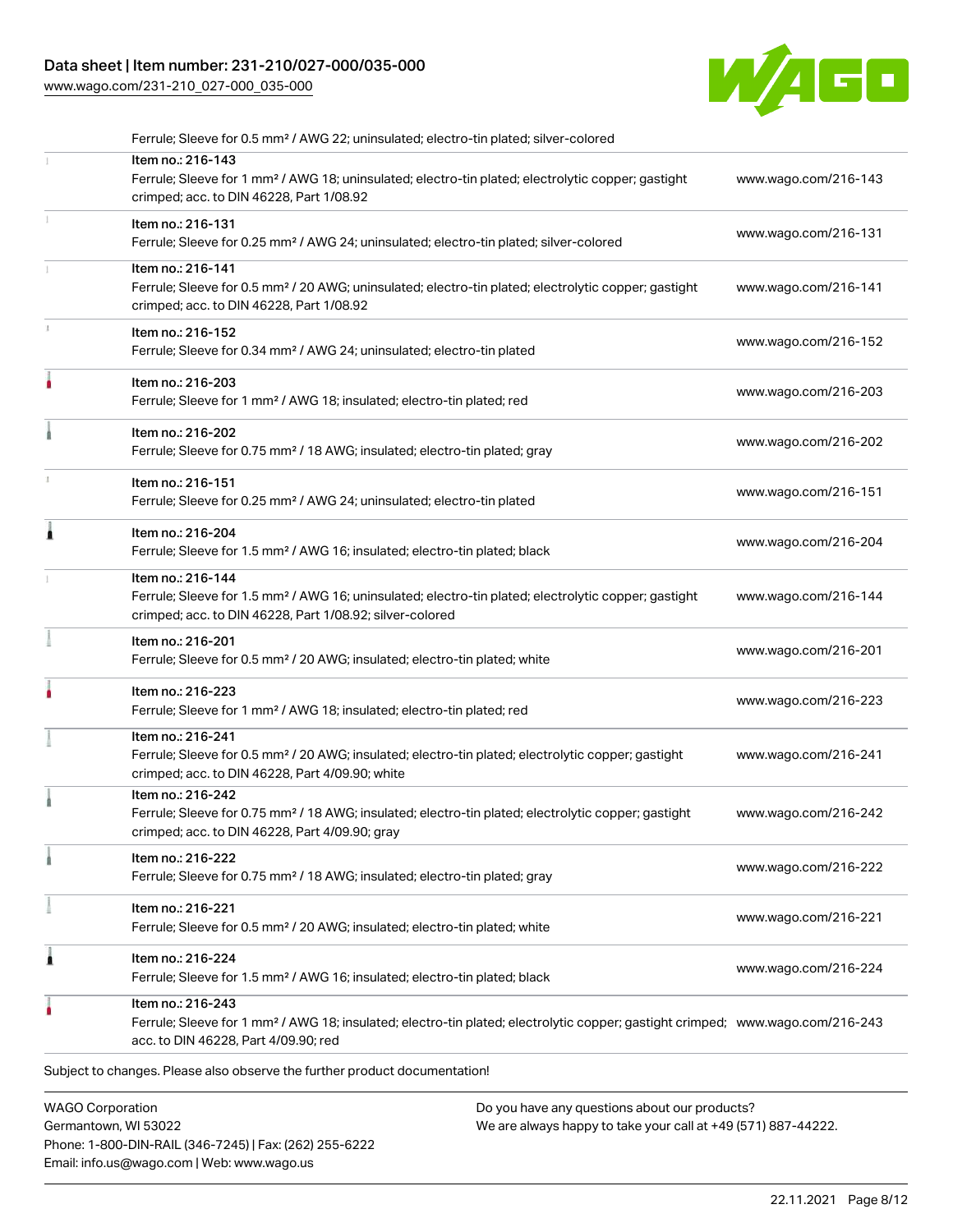## Data sheet | Item number: 231-210/027-000/035-000

[www.wago.com/231-210\\_027-000\\_035-000](http://www.wago.com/231-210_027-000_035-000)



| 1                        | Item no.: 216-244<br>Ferrule; Sleeve for 1.5 mm <sup>2</sup> / AWG 16; insulated; electro-tin plated; electrolytic copper; gastight<br>crimped; acc. to DIN 46228, Part 4/09.90; black                  | www.wago.com/216-244 |
|--------------------------|---------------------------------------------------------------------------------------------------------------------------------------------------------------------------------------------------------|----------------------|
|                          | Item no.: 216-263<br>Ferrule; Sleeve for 1 mm <sup>2</sup> / AWG 18; insulated; electro-tin plated; electrolytic copper; gastight crimped; www.wago.com/216-263<br>acc. to DIN 46228, Part 4/09.90; red |                      |
| Â                        | Item no.: 216-264<br>Ferrule; Sleeve for 1.5 mm <sup>2</sup> / AWG 16; insulated; electro-tin plated; electrolytic copper; gastight<br>crimped; acc. to DIN 46228, Part 4/09.90; black                  | www.wago.com/216-264 |
| Ă                        | Item no.: 216-284<br>Ferrule; Sleeve for 1.5 mm <sup>2</sup> / AWG 16; insulated; electro-tin plated; electrolytic copper; gastight<br>crimped; acc. to DIN 46228, Part 4/09.90; black                  | www.wago.com/216-284 |
|                          | Item no.: 216-262<br>Ferrule; Sleeve for 0.75 mm <sup>2</sup> / 18 AWG; insulated; electro-tin plated; electrolytic copper; gastight<br>crimped; acc. to DIN 46228, Part 4/09.90; gray                  | www.wago.com/216-262 |
|                          | Item no.: 216-301<br>Ferrule; Sleeve for 0.25 mm <sup>2</sup> / AWG 24; insulated; electro-tin plated; yellow                                                                                           | www.wago.com/216-301 |
|                          | Item no.: 216-321<br>Ferrule; Sleeve for 0.25 mm <sup>2</sup> / AWG 24; insulated; electro-tin plated; yellow                                                                                           | www.wago.com/216-321 |
| i                        | Item no.: 216-322<br>Ferrule; Sleeve for 0.34 mm <sup>2</sup> / 22 AWG; insulated; electro-tin plated; green                                                                                            | www.wago.com/216-322 |
|                          | Item no.: 216-302<br>Ferrule; Sleeve for 0.34 mm <sup>2</sup> / 22 AWG; insulated; electro-tin plated; light turquoise                                                                                  | www.wago.com/216-302 |
| <b>Tools</b>             |                                                                                                                                                                                                         |                      |
| Operating tool           |                                                                                                                                                                                                         |                      |
|                          | Item no.: 210-657<br>Operating tool; Blade: 3.5 x 0.5 mm; with a partially insulated shaft; short; multicoloured                                                                                        | www.wago.com/210-657 |
|                          | Item no.: 210-720<br>Operating tool; Blade: 3.5 x 0.5 mm; with a partially insulated shaft; multicoloured                                                                                               | www.wago.com/210-720 |
|                          | Item no.: 231-131<br>Operating tool; made of insulating material; 1-way; loose; white                                                                                                                   | www.wago.com/231-131 |
|                          | Item no.: 231-291<br>Operating tool; made of insulating material; 1-way; loose; red                                                                                                                     | www.wago.com/231-291 |
| <b>Insulations stops</b> |                                                                                                                                                                                                         |                      |
| Insulation stop          |                                                                                                                                                                                                         |                      |
|                          | Item no.: 231-673<br>Insulation stop; 0.08-0.2 mm <sup>2</sup> / 0.2 mm <sup>2</sup> "s"; white                                                                                                         | www.wago.com/231-673 |

Subject to changes. Please also observe the further product documentation!

WAGO Corporation Germantown, WI 53022 Phone: 1-800-DIN-RAIL (346-7245) | Fax: (262) 255-6222 Email: info.us@wago.com | Web: www.wago.us Do you have any questions about our products? We are always happy to take your call at +49 (571) 887-44222.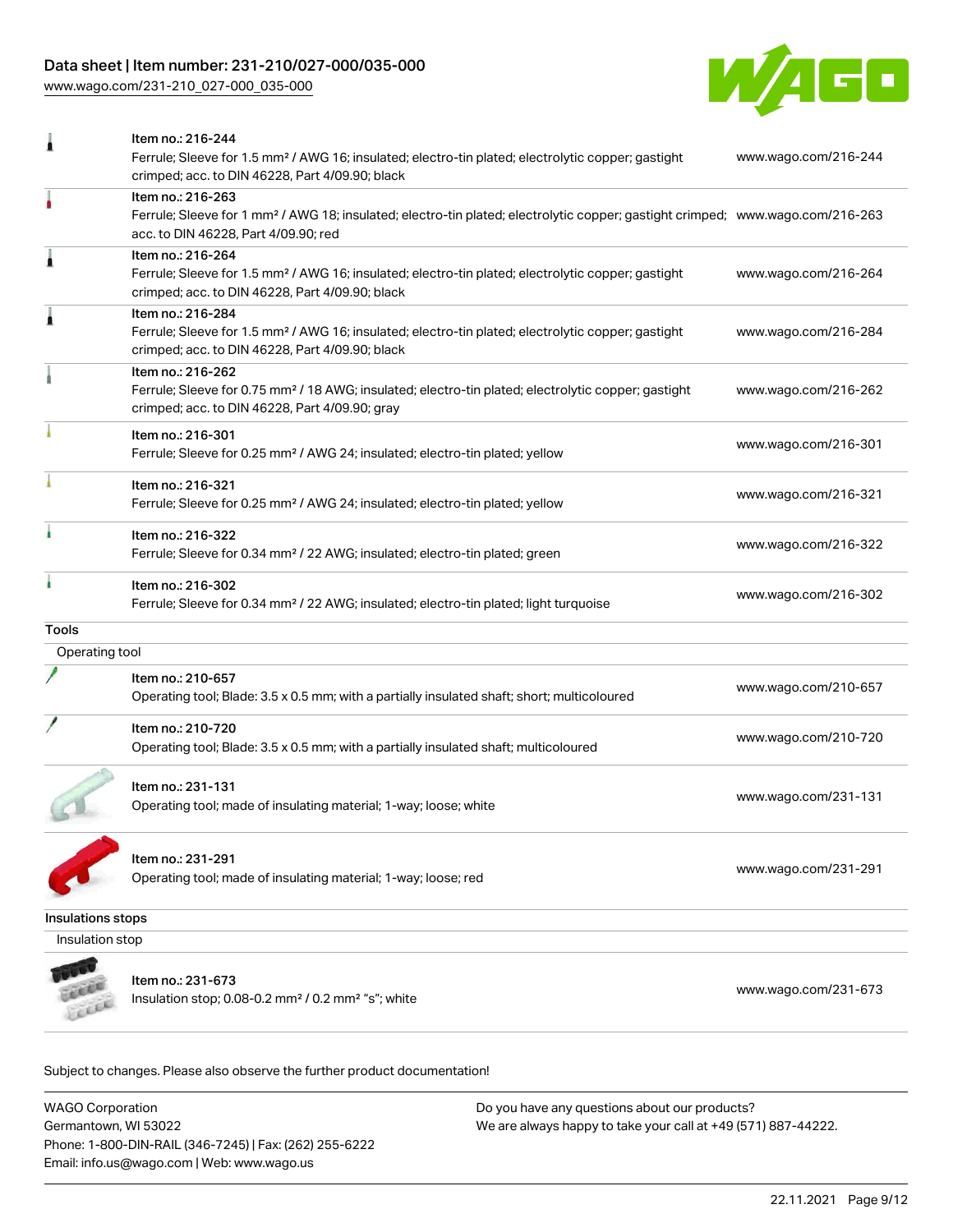



## Installation Notes



Inserting a conductor via 3.5 mm screwdriver – CAGE CLAMP® actuation parallel to conductor entry.



Inserting a conductor via 3.5 mm screwdriver – CAGE CLAMP® actuation perpendicular to conductor entry.



Inserting a conductor into CAGE CLAMP® unit via operating lever (231-291).

Subject to changes. Please also observe the further product documentation!

WAGO Corporation Germantown, WI 53022 Phone: 1-800-DIN-RAIL (346-7245) | Fax: (262) 255-6222 Email: info.us@wago.com | Web: www.wago.us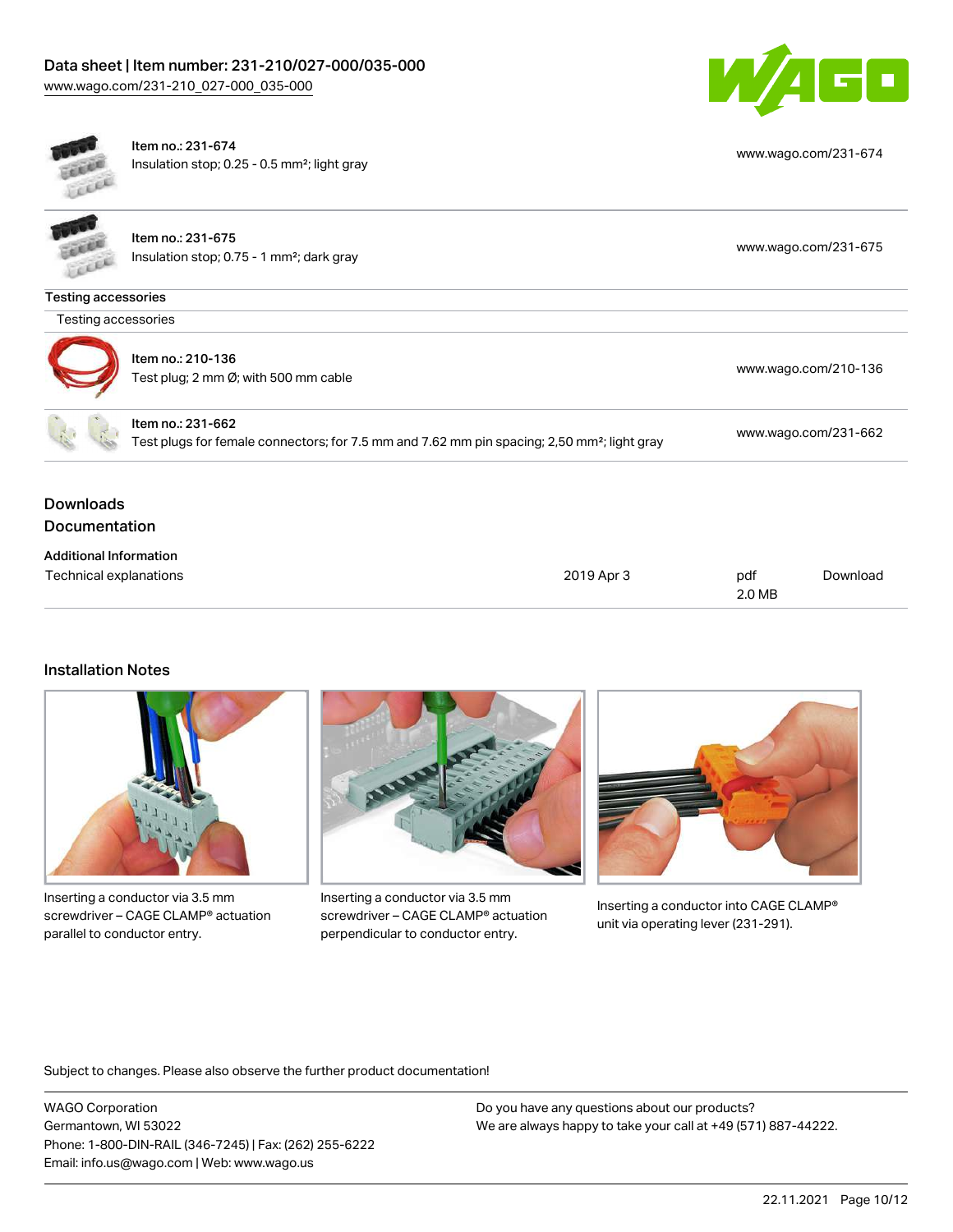



Inserting a conductor via operating tool.



Coding a female connector by removing coding finger(s).



Testing – female connector with CAGE CLAMP®

Integrated test ports for testing perpendicular to conductor entry via 2 or 2.3 mm Ø test plug

#### Installation

Subject to changes. Please also observe the further product documentation!

WAGO Corporation Germantown, WI 53022 Phone: 1-800-DIN-RAIL (346-7245) | Fax: (262) 255-6222 Email: info.us@wago.com | Web: www.wago.us